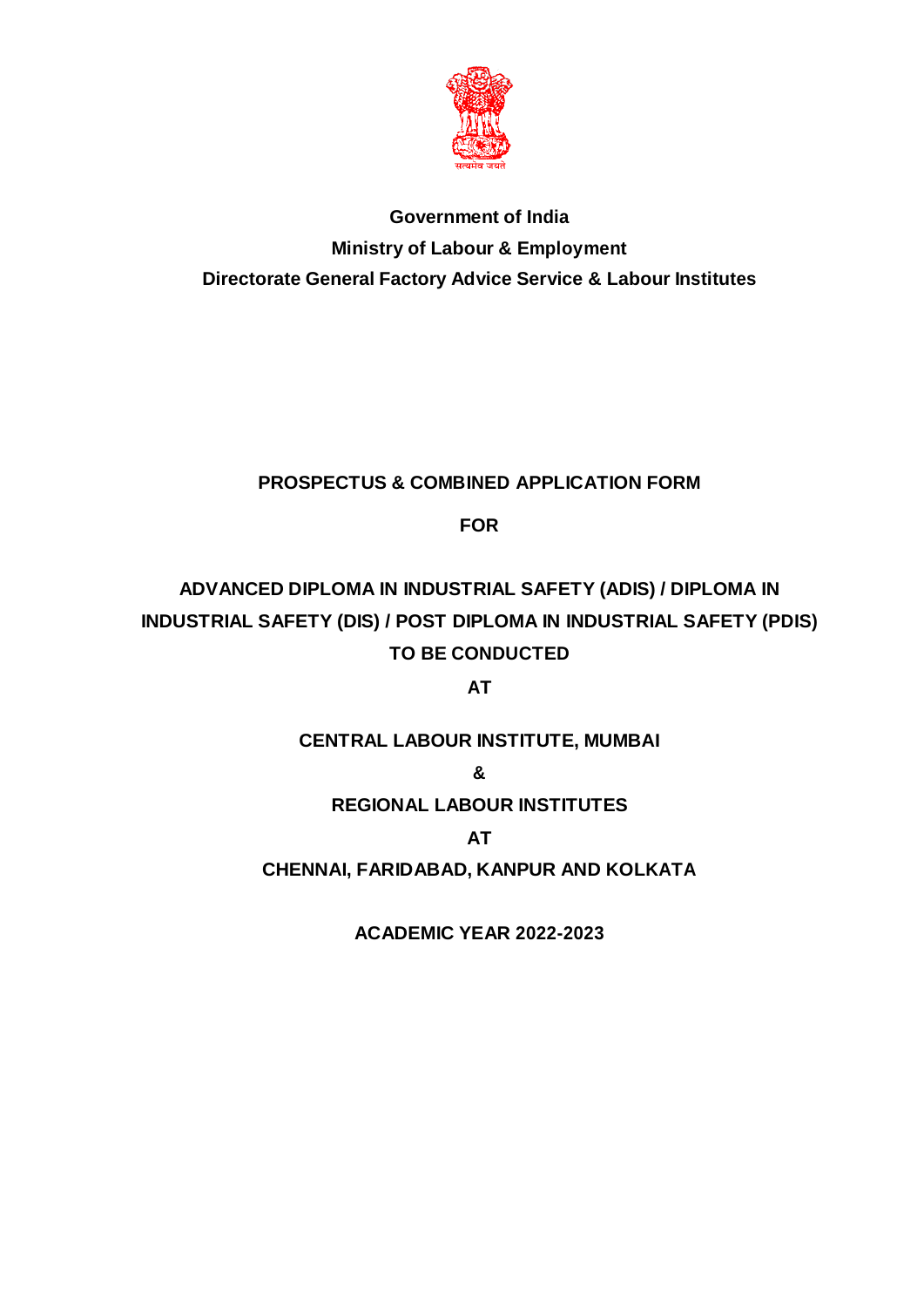### **PROSPECTUS for ADIS/PDIS/DIS COURSE 2022 – 2023**

#### **1. ABOUT THE COURSE**

Rapid Technological developments and large scale Mechanization in Petrochemical, Chemical, Engineering Industries, Construction activities, etc. have resulted in complex Safety & Health problems in these Industries. Hence these need the services of qualified safety professionals exclusively to take care of various Safety and Health aspects of their personnel/other persons who are likely to be affected by any adverse effects arising from these Industries. Recognizing this need and also to facilitate the Factory Management in fulfilling the Statutory requirements regarding appointment of Safety officers under Section 40-B of The Factories Act, 1948, Central Labour Institute, Mumbai and Regional Labour Institutes at Chennai, Faridabad, Kanpur and Kolkata are conducting one year Diploma Course in Industrial Safety.

The ADIS/DIS/PDIS course offered by the Central Labour Institute, Mumbai and Regional Labour Institutes Chennai, Faridabad, Kanpur and Kolkata is a recognized statutory qualification for appointment as Safety Officers as per The Factories Act, 1948. These Diplomas are awarded by the Directorate of Technical Education of the respective State Governments.

#### **2. DURATION**

This is a **FULL TIME** Course and the duration of the Course is of one year. The Course will commence from 15<sup>th</sup> July, 2022 in all the five Institutes, subjected to the decision of the State Technical Education Boards.

#### **3. METHODOLOGY**

- a) The Course will be conducted through class room sessions, lectures, discussions, case studies, Laboratory exercises, Factory visits, etc. The students are required to carry out one project work & term work and two laboratory works during the course of the programme, as a requirement under the syllabus.
- b) Term work and project work which are the part of the course will have to be carried out only in the sponsoring organization by the sponsored candidates. Under no circumstance, the sponsored students will be permitted to carry out the term work and project work other than in their respective sponsoring organization.
- c) The non-sponsored candidates will have to make their own arrangement for carrying out the project and term work and the Institute will not be responsible for identifying organization in this regard. No letter will be issued by the Institutes for carrying out Project work & term work in this regard.

#### **4. EXAMINATION**

The students will have to appear for Final Examination which will be conducted by the Board of Examinations, Directorate of Technical Education of the concerned State Governments. The Examination consists of theory papers, project work, term work and practical. The Diploma will be awarded to the successful candidates in the Examination by the respective Technical Education Boards.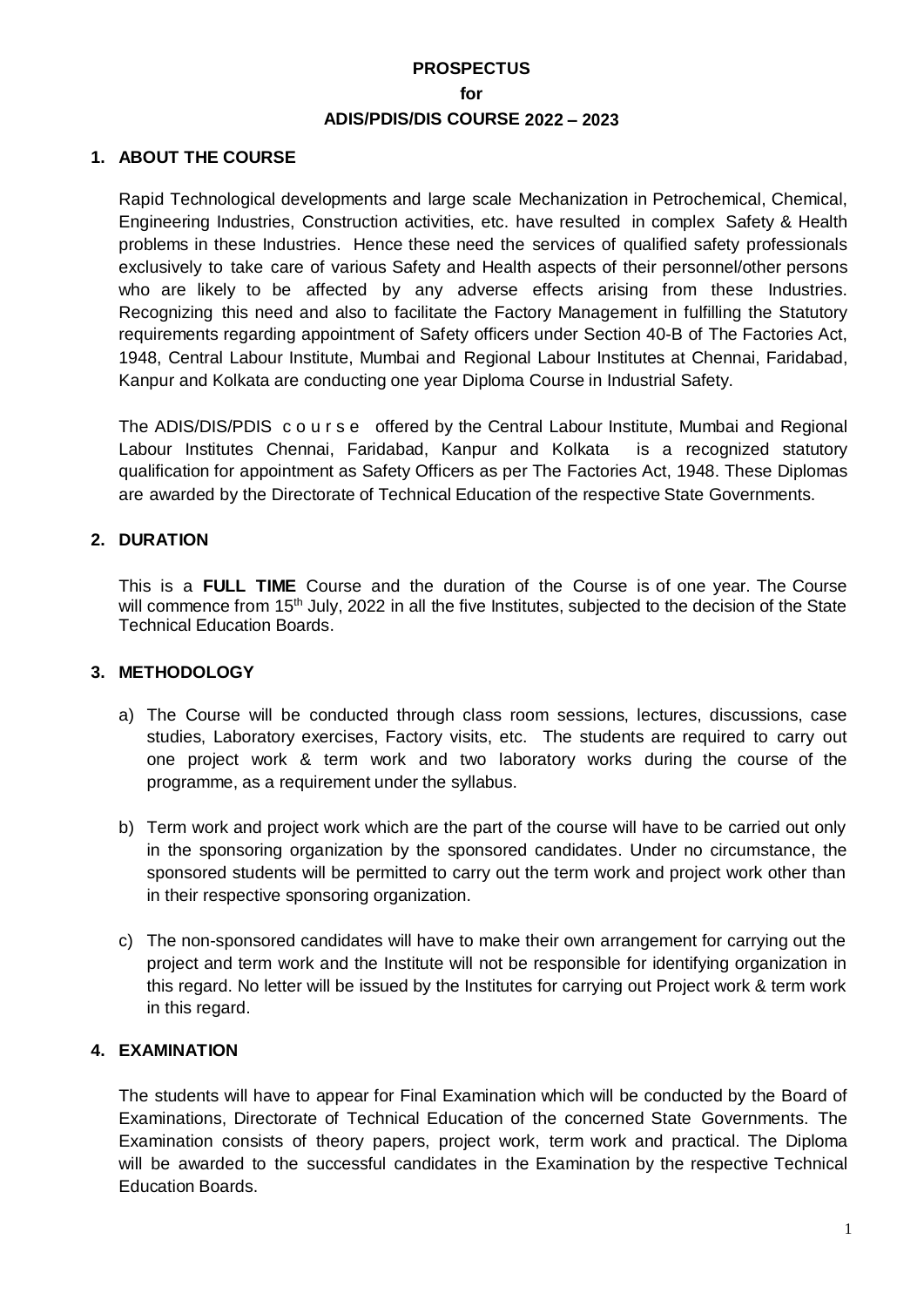**Note**: *The Students studying at RLI, Kolkata will have to undergo examinations in two semesters of 6 months each as conducted by the West Bengal State Council of Technical Education.*

#### **5. QUALIFICATION & EXPERIENCE**

#### i) **Educational Qualification:**

Degree or Diploma in any branch of Technology / Engineering

or

Degree in Physics or Chemistry as a major Subject from recognized university/ institute

#### **Note**:

- a) B.Sc/M.Sc degree with Physics or Chemistry as a major subject will be considered only from UGC approved College/University.
- b) Diploma in Engineering will be considered only from State Board/Directorate/Council of Technical Education or AICTE approved institutes.
- c) B.E/B.Tech degree will be considered only from AICTE/UGC approved institutes or Universities.
- d) Candidates who have passed the ADIS/PDIS/DIS examination affiliated/conducted by any State Board/Council/Directorate of Technical Education will not be eligible to apply for this course.
- e) Candidates with higher qualification in Industrial Safety shall be considered only if vacancy exists.

#### ii) **Experience:**

Practical experience in a Supervisory Capacity or above for a period of 2 years in the case of Degree in Engineering/Technology and 5 years in the case of Diploma in Engineering/Technology or Degree in Physics or Chemistry in the following fields:

Practical experience in Manufacturing, Maintenance or Safety Department in a Factory as defined under The Factories Act, 1948. (Copy of Factory License issued by CIF/DISH of the respective state is to be submitted).

Or

Building and other Construction works as defined under *The Building and Other Construction Workers (Regulation of Employment and Conditions of Service) Act, 1996*. The establishment should have registered under the BOCW Act with respective Central or State Governments. (Copy of registration certificate under BOCW Act shall be submitted.)

Or

DGFASLI/DISH approved Research, Training or Educational Institutes in the field of Industrial **Safety** 

Or

Government Departments entrusted with the Administration of any Safety Legislation in India

Or

Port or Dock work as defined under *The Dock Workers (Safety, Health and Welfare) Act,1986.* The establishment/ agency should have registration with the respective Port Authority or State Government.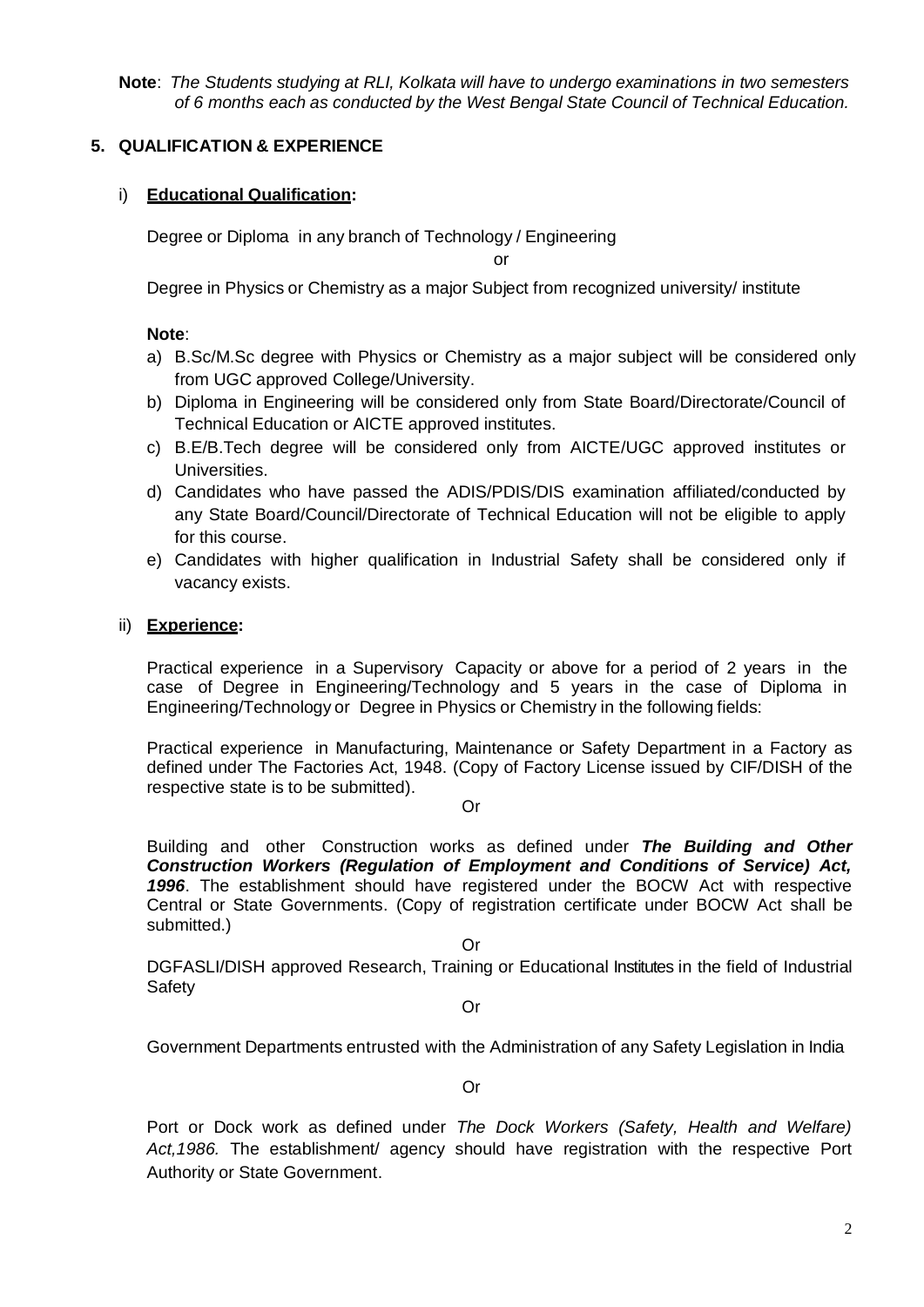#### **Note**:

- a) The qualifying experience shall be from any one of the above mentioned fields.
- b) The foreign country work experience will not be considered.
- c) Fresh candidate (without experience) having requisite educational qualification can apply for ADIS course conducted by Regional Labour Institute, Kolkata only. In case of nonavailability of experienced applicants, they may be called for interview.
- d) Experience in Consultancy Services will not be considered as a qualifying experience.
- e) Experience certificate from third party Contractor or Construction or Manpower Outsourcing Agencies or similar type of employment will not be considered as a qualifying experience.
- f) Experience during training period or probationary period or Apprentice will not be considered as a qualifying experience.

#### **6. RESERVATION**

The reservation policy of the respective Central or State Governments shall be followed by the respective institute.

#### **Note:**

- a) Reservation for Ex-Service Man will be as per existing rules of the respective State Governments.
- b) Reservation of Economically Weaker Section (EWS) will be governed by the Central Government guidelines.

#### **7. FEES AND OTHER CHARGES**

#### a) **Course Fee**:

**The Course Fee is Rs.25,000/-**. The fee once paid will not be refunded. The mode of payment of the course fee will be communicated to the selected candidates by the Principal of the respective institutes.

#### b) **Caution Money Deposit:**

**The Caution Money Deposit is Rs. 2500**/-.This amount is refundable subject to recoveries, if any, at the end of the course. The mode of payment of the caution money deposit will be communicated to the selected candidates by the Principal of the respective institutes

#### c) **Examination Fee:**

Examination and other related fees as prescribed by the Board of Examinations, Directorate of Technical Education of the concerned State Governments are payable by the students.

#### d) **Other Expenses:**

The expenditure incurred towards purchase of books, course materials, stationeries, preparation of Project/Term Work reports, TA/DA charges in connection with the local/ outstation factory visits, Seminar fee, Examination fees, etc. are to be borne by the sponsoring organizations/students.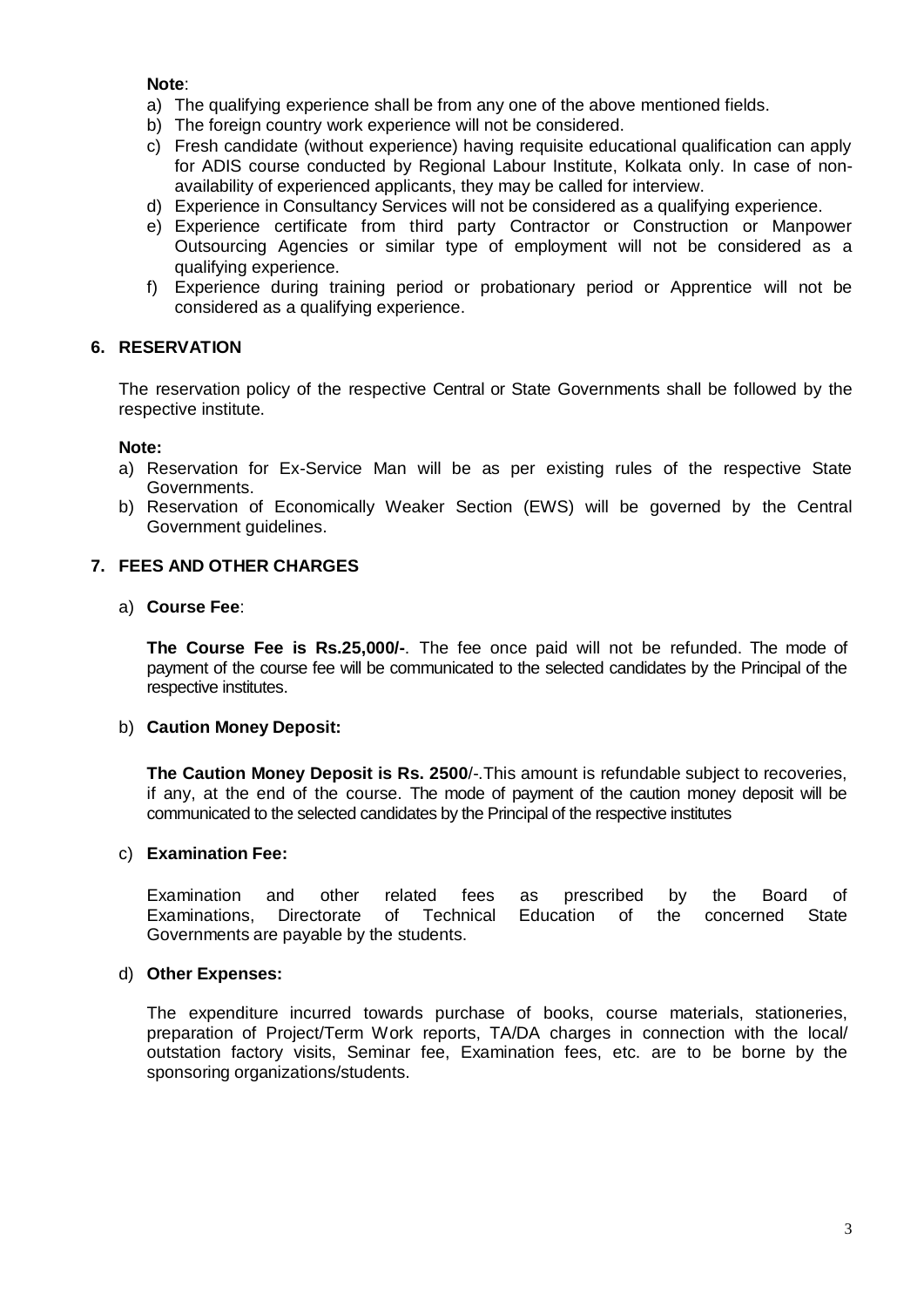#### **8. SUBMISSION OF APPLICATION**

- a) The candidates applying for the course has to apply in offline mode only.
- b) The candidates has to send dully filled in prescribed application form in **duplicate**, complete in all respects, together with self attested copies of certificates, *on or before* **31.05.2022 latest by 5.45 p.m.by speed post or registered post only at the following address**

#### *The Chairman Central Scrutiny Committee for ADIS/DIS/PDIS Course 2022-23 Central Labour Institute, 2 nd Floor, Main Building N.S. Mankiker Marg, Sion, Mumbai – 400 022*

The envelope must be super scribed with **Application for ADIS/DIS/PDIS 2022-2023.**

- c) Applications received by Central Labour Institute or any of the Regional Labour Institutes will not be accepted under any circumstances.
- d) The regions falling under the jurisdiction of the respective Labour Institutes are as given below:

| SI.<br>No. | Name of the Institute                                                                                             | <b>Institute</b><br>Code | Zones coming under the<br>jurisdiction of the Institute                                                                                                                                                          | <b>Total</b><br><b>Number</b><br>of Seats<br>available |
|------------|-------------------------------------------------------------------------------------------------------------------|--------------------------|------------------------------------------------------------------------------------------------------------------------------------------------------------------------------------------------------------------|--------------------------------------------------------|
| 1.         | <b>Central Labour Institute</b><br>N.S. Mankikar Marg,<br>Sion, Mumbai - 400 022<br>Maharashtra                   | (CLIM)                   | Candidates<br>working<br>in<br>the<br>Dadra<br>UT/States of<br>&<br>Nagar<br>Haveli,<br>& Diu,<br>Daman<br>Goa,<br>Gujarat and Maharashtra                                                                       | 60                                                     |
| 2.         | Regional Labour Institute,<br>Chennai<br>No.1, Sardar Patel Road<br>Adyar, Chennai - 600 113<br><b>Tamil Nadu</b> | (RLIC)                   | in<br>Candidates<br>working<br>the<br>UT/States of<br>Andaman<br>$\mathcal{R}$<br>Nicobar Islands, Laksha Dweep,<br>Puducherry (Pondicherry), Andhra<br>Pradesh, Telangana, Karnataka,<br>Kerala, and Tamil Nadu | 50                                                     |
| 3.         | Regional Labour Institute,<br>Faridabad<br>Sector 47, Faridabad 121 003<br>Haryana                                | (RLIF)                   | Candidates<br>working<br>in<br>the<br>UT/States of Chandigarh, Delhi<br>$(NCR)$ ,<br>Haryana,<br>Himachal<br>& Kashmir,<br>Pradesh,<br>Jammu<br>Ladakh and Puniab                                                | 63                                                     |
| 4.         | Regional Labour Institute,<br>Kanpur<br>Sarvodaya Nagar<br>Kanpur 208 005<br><b>Uttar Pradesh</b>                 | (RLIKAN)                 | Candidates working in the States<br>of Madhya Pradesh, Chattisgarh,<br>Uttarakhand, Rajasthan and Uttar<br>Pradesh (except NCR)                                                                                  | 50                                                     |
| 5.         | Regional Labour Institute,<br>Kolkata Lake Town,<br><b>Kolkata 700 089</b><br>West Bengal                         | (RLIKOL)                 | Candidates working in the states<br>of Bihar, Odisha, West Bengal,<br>Jharkhand and all the North-Eastern<br><b>States</b>                                                                                       | 55                                                     |

e) Incomplete, defective and late submission/received applications will be summarily rejected without any correspondence.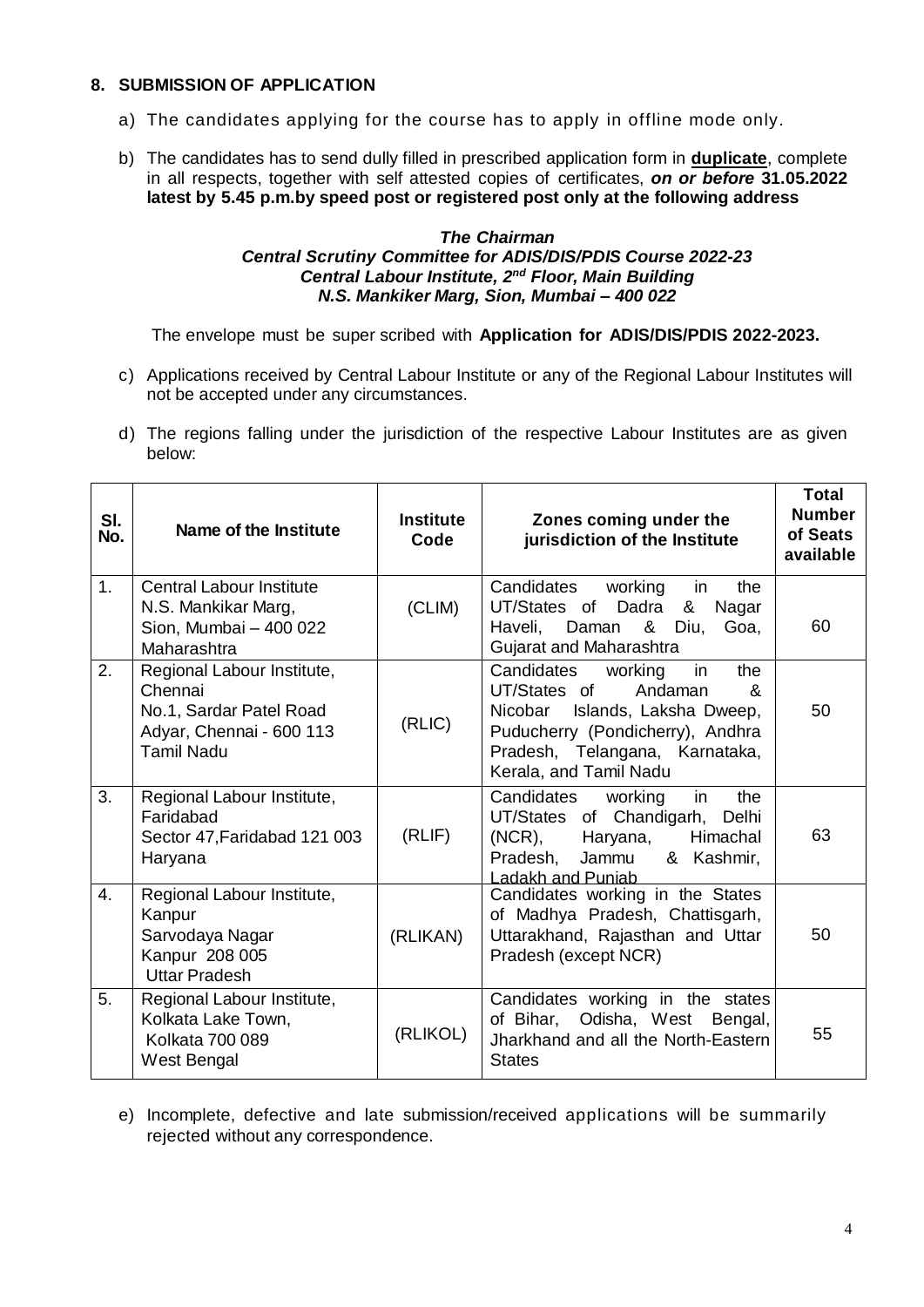f) No grace time is granted for late submission, postal delay, administrative delay, etc. & hence sponsoring managements/applicants shall arrange to forward their applications well before the last date to avoid rejection.

#### **9. SELECTION**

- a) The list of eligible candidates, after scrutiny by the Central Scrutiny Committee, will be uploaded on the DGFASLI website [www.dgfasli.gov.in.](http://www.dgfasli.gov.in/) The exact date of interview for the eligible candidates will be displayed on the website. Mere calling for interview does not guarantee selection. **No TA/DA will be paid by this Institute for attending the interview.**
- b) The candidates will be interviewed only at the first preferred Institute of their respective region/ jurisdiction. A merit list will be prepared after conducting the interviews at CLI/RLIs.
- c) The zone of consideration for admission will be based on
	- i. **The current place of working for the sponsored** and **self sponsored working candidates.**
	- ii. **Permanent Residence will be considered for Zone selection only for non-working candidates.** The supporting documents for the permanent address should be furnished by the non-working candidates.
	- iii. In case of **self sponsored working candidates**, the **No Objection Certificate** from the working organization has to be produced.
- d) An undertaking/declaration has to be submitted by the sponsoring organization if they do not relieve the candidate to join the course after selection.
- e) The candidates should produce all original certificates at the time of the interview. Candidates who enclose copy of the provisional certificate for educational qualification will not be called for the interview. Selected candidates are required to join the course at short notice. Candidates who were selected earlier but did not join & the candidates who discontinued the course will not be considered again for this course.
- f) Weightage for the selection of a candidate will be given as per the Selection criteria which will be decided by the Selection Committee at the time of interview.

#### **10. ACCOMMODATION**

- a) Limited, non-family, ordinary, sharing accommodation in the Institute hostels will be available on first-come-first serve basis. No boarding facility is available in the hostels. Guests and relatives of the candidates will not be allowed to stay in the hostel.
- b) Room rent chargeable for the hostel accommodation will be Rs. 100 per day for the sponsored candidates and Rs.50/- per day for the non-sponsored candidates per head (subjected to Revision by the Competent Authority). This is payable in advance by a separate Demand Draft/cash for the entire period in two installments.

#### **11. ATTENDANCE**

- a) A Candidate who has fulfilled the following conditions shall be deemed to have satisfied the requirements for completion of the course.
- b) Ideally, every student is expected to attend all classes and secure 100% attendance. However, he/she shall secure **not less than 80%** as against the total number of teaching sessions or as per respective Technical Board norms. However, a student with 75% attendance due to medical reasons (prolonged hospitalization/accident/specific illness)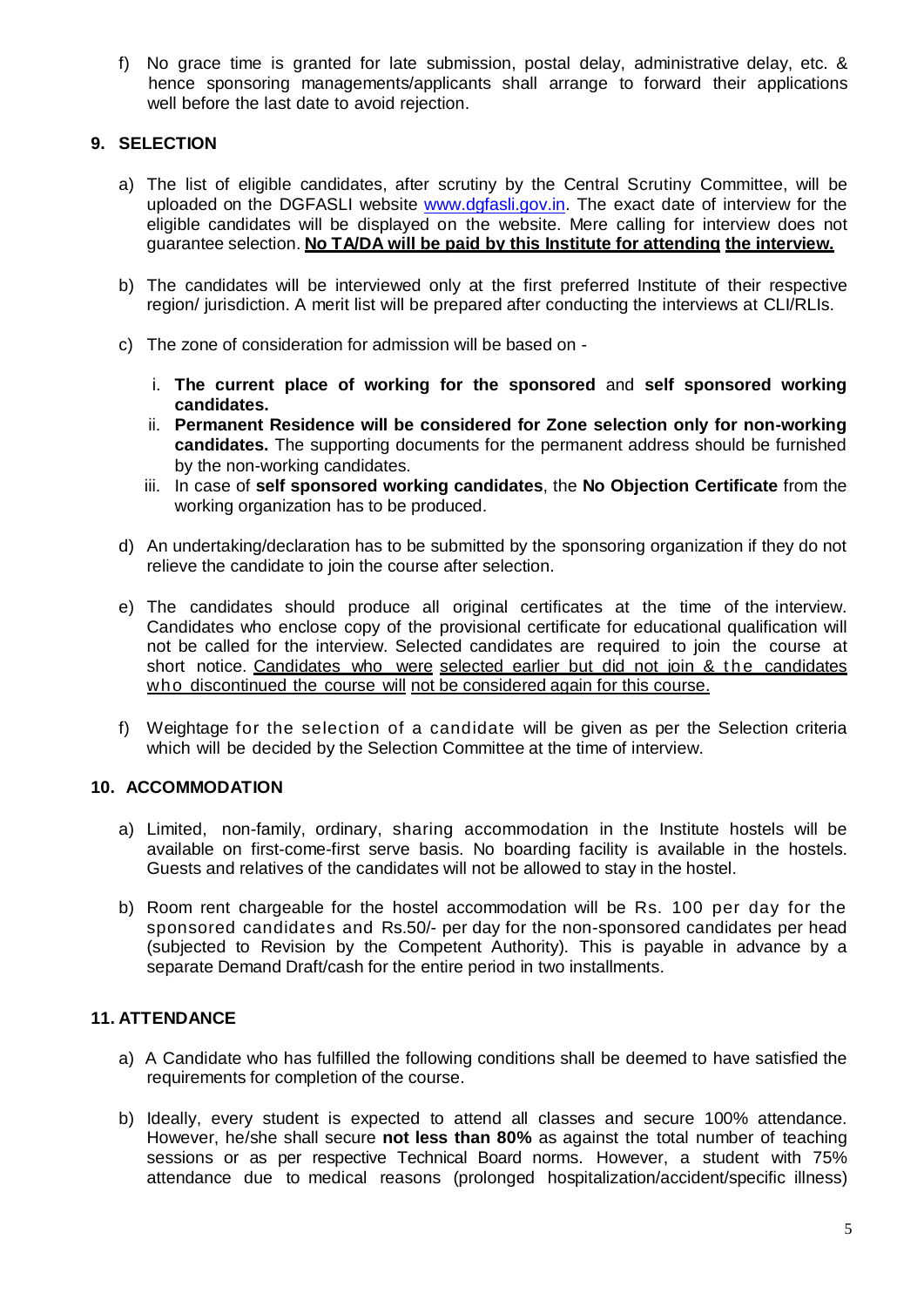may be permitted to appear for the examination subject to the condition that the candidate shall submit the medical certificate from a recognized hospital. For students with less than 80% attendance, a letter of intimation will be sent to the sponsoring organization.

#### **12. REVISION OF REGULATION AND CURRICULUM**

The DGFASLI/CLI/RLIs may from time to time revise, amend or change the Regulations, and syllabi, etc, if found necessary. No other correspondence in this regard will be entertained.

#### **13. UNIFORM**

All candidates are required to adhere to the uniform dress code i.e. Grey bottom and White top for female candidates and white shirt and grey full pant for male candidates.

#### **14. INDUSTRIES / INSTITUTES VISIT**

The industries/institutes visits are the part of the academic curriculum. The expense towards the industries/institutes visits shall be borne by the sponsoring organization/individual. The students of all the RLIs shall make an institute visit to CLI, Mumbai for a minimum period of one week during the course. The students of CLI, Mumbai will be undertaking institute visit to any one of the RLIs with the approval of the competent authority.

#### **15. DISCIPLINE**

Every student is required to observe discipline and decorous behavior both inside and outside the Institute and not to indulge in any activity which will tend to bring down the prestige of the Institute. The Principal shall constitute a disciplinary committee of which one representative will be from the faculty to enquire into acts of indiscipline, misconduct and misbehavior. Appropriate action will be taken and communicated to the sponsoring organization based on the findings of the disciplinary committee. If a student indulges in malpractice, he/she shall be liable for punitive action as prescribed by the Institute from time to time.

#### **16. REJECTION CRITERIA**

The applications which are not complete in all respects, as mentioned in the Prospectus and Combined Application Form, will be rejected and no communication will be made to the individual regarding the rejection of the application. The reason of rejection of application, if any, will be uploaded in DGFASLI website [www.dgfasli.gov.in](http://www.dgfasli.gov.in/) after the finalization of the same by the Central Scrutiny Committee.

**The decision of the Central Scrutiny Committee, DGFASLI, Mumbai on all matters connected with the selection, admission, examination and any other matters with ADIS/DIS/PDIS Course is the final.**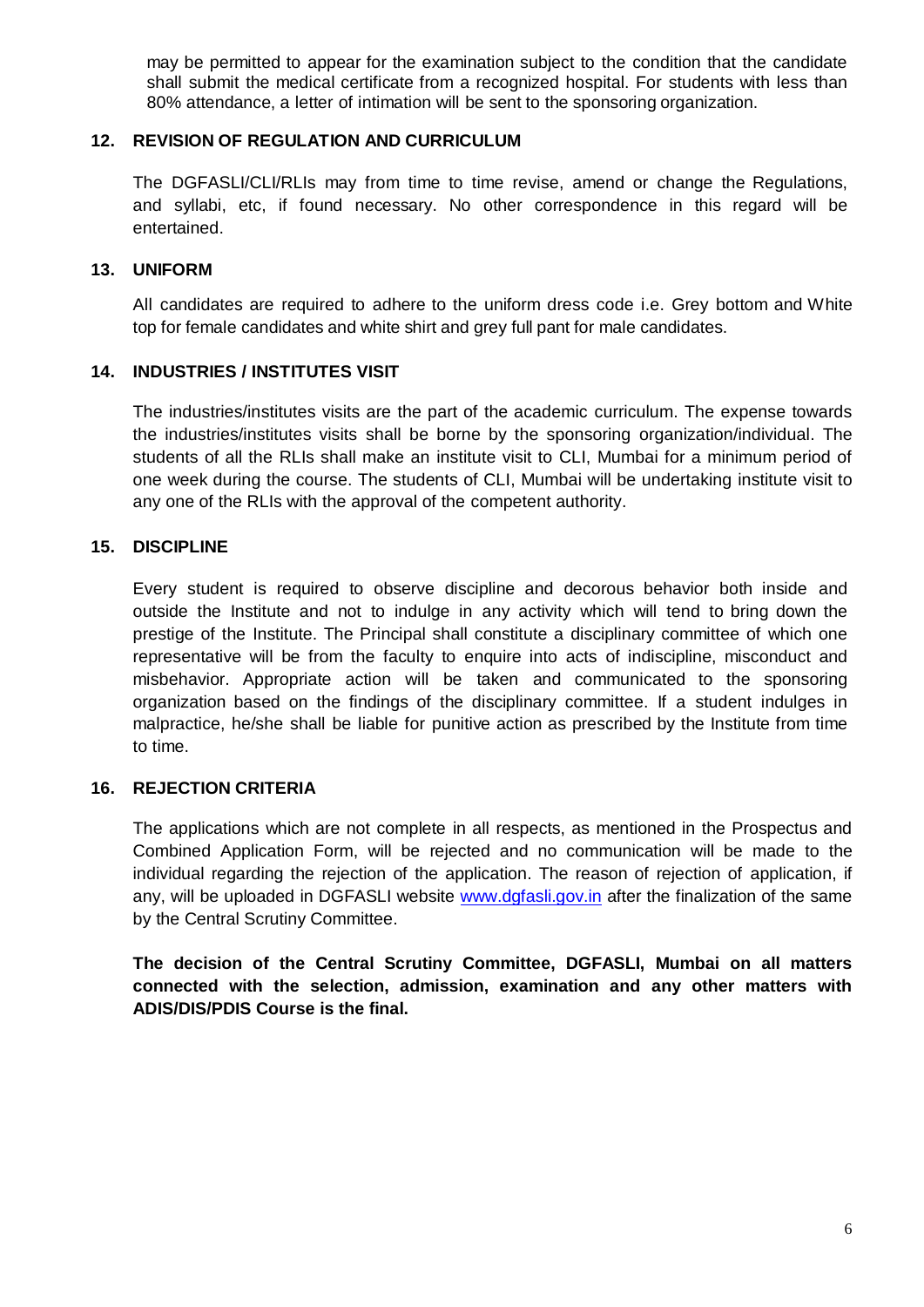

#### **Government of India Ministry of Labour & Employment**

### **DIRECTORATE GENERAL FACTORY ADVICE SERVICE & LABOUR INSTITUTES**

### **COMBINED APPLICATION FORM**

**FOR** 

### **ADVANCED DIPLOMA IN INDUSTRIAL SAFETY (ADIS) / DIPLOMA COURSE IN INDUSTRIAL SAFETY (DIS) / POST DIPLOMA IN INDUSTRIAL SAFETY (PDIS) (Academic Year 2022-2023)**

### **TO BE CONDUCTED AT**

### **CENTRAL LABOUR INSTITUTE, MUMBAI**

**&**

### **REGIONAL LABOUR INSTITUTES**

### **CHENNAI, FARIDABAD, KANPUR AND KOLKATA**

#### **Instructions to the Candidate:**

#### *Read the Prospectus carefully before filling up this application form.*

- Please furnish all information in full.
- Attach separate sheets wherever the space provided in the form is inadequate.
- Attach attested copies of certificates / testimonials in respect of age, qualification, experience, etc.
- Ensure your eligibility for the course & zones under the jurisdiction, before applying.
- Incomplete application will be rejected without any correspondence.
- Name & Date of birth must be as per school leaving certificate. **The Authority does not permit gazette notification for change of name, etc.**
- The Sponsor's Certificate should be strictly in the format given in the application form, failing which sponsorship will not be considered.
- The last date for receipt of duly completed applications at the Institute is **31.05.2022 at 5.45 p.m.**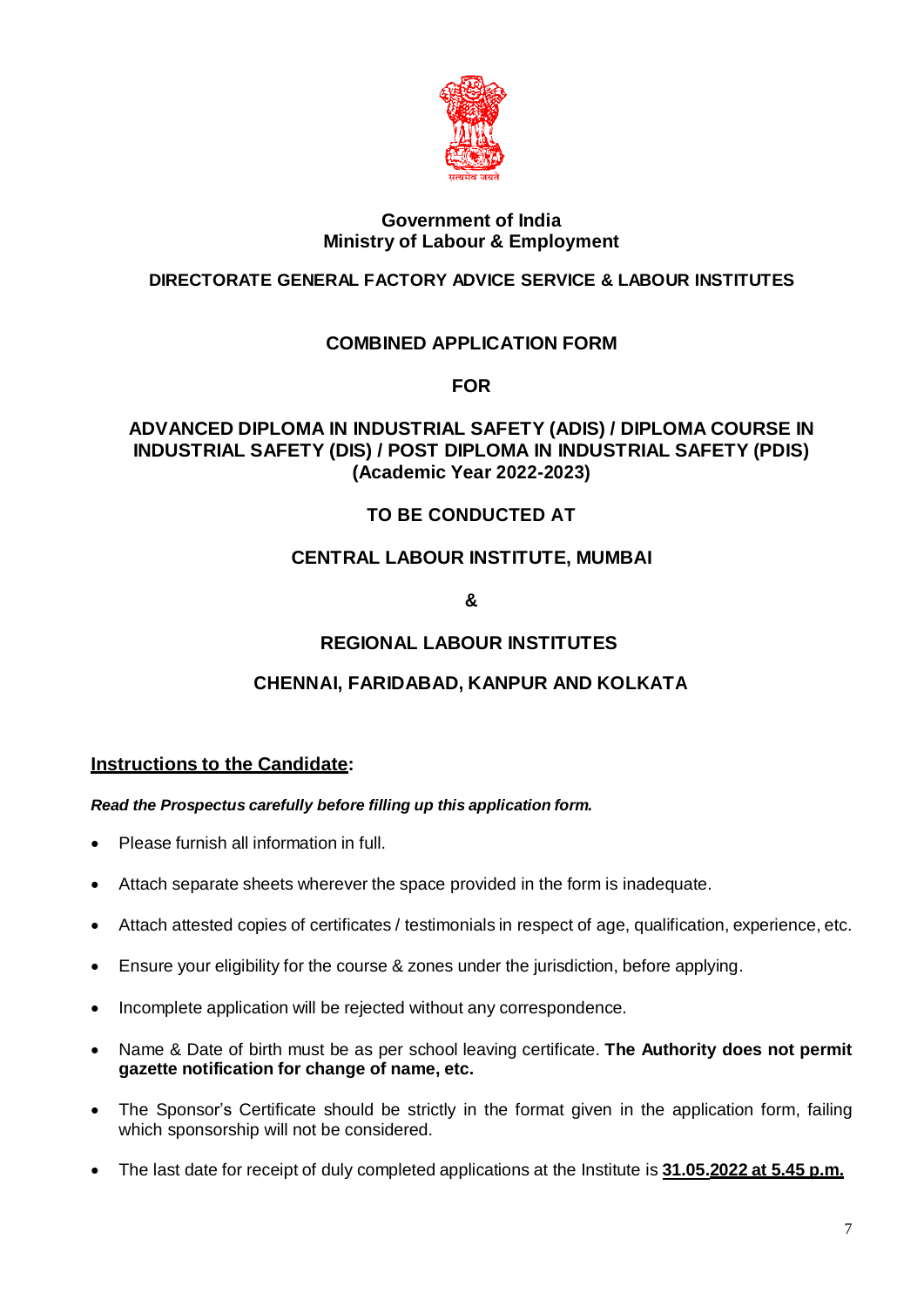|                     |                                                                                     | <b>APPLICATION FORM</b>                                                                                                                                                       |            |                   |           |             |                                             |  |               |                                                           |
|---------------------|-------------------------------------------------------------------------------------|-------------------------------------------------------------------------------------------------------------------------------------------------------------------------------|------------|-------------------|-----------|-------------|---------------------------------------------|--|---------------|-----------------------------------------------------------|
|                     |                                                                                     | <b>FOR</b>                                                                                                                                                                    |            |                   |           |             | Affix latest self attested<br>passport size |  |               |                                                           |
|                     |                                                                                     | ADVANCED DIPLOMA IN INDUSTRIAL SAFETY (ADIS) / DIPLOMA<br>COURSE IN INDUSTRIAL SAFETY (DIS) / POST DIPLOMA IN<br><b>INDUSTRIAL SAFETY (PDIS)</b><br>(Academic Year 2022-2023) |            |                   |           |             |                                             |  |               | photograph with white<br>background with name<br>and date |
|                     |                                                                                     |                                                                                                                                                                               |            | <b>CLIM</b>       |           |             |                                             |  |               |                                                           |
| 1 <sub>1</sub>      |                                                                                     | Institute for which applied<br>(Please refer SI. No.8 of the Prospectus)<br>(Tick only one institute applicable)                                                              |            |                   |           | <b>RLIC</b> | <b>RLIF</b>                                 |  | <b>RLIKAN</b> | <b>RLIKOL</b>                                             |
| 2.                  |                                                                                     | <b>Personal Information</b>                                                                                                                                                   |            |                   |           |             |                                             |  |               |                                                           |
|                     | $a_{\cdot}$                                                                         | <b>Full Name</b>                                                                                                                                                              |            | <b>First Name</b> |           |             | Middle Name                                 |  |               | <b>Last Name</b>                                          |
|                     |                                                                                     | (in BLOCK LETTERS) (as per<br>School Leaving Certificate,<br>enclose copy of Certificate)                                                                                     |            |                   |           |             |                                             |  |               |                                                           |
|                     | Father's Name<br>b.<br>(in BLOCK LETTERS)                                           |                                                                                                                                                                               |            |                   |           |             |                                             |  |               |                                                           |
|                     |                                                                                     |                                                                                                                                                                               |            | DD                |           |             | <b>MM</b>                                   |  | <b>YYYY</b>   |                                                           |
|                     | C.                                                                                  | Date of Birth (as per<br>School Leaving<br>Certificate)                                                                                                                       |            |                   |           |             |                                             |  |               |                                                           |
|                     | d.                                                                                  | Category                                                                                                                                                                      | <b>GEN</b> | <b>SC</b>         | <b>ST</b> | OBC         | <b>EWS</b>                                  |  |               | <b>EX-SERVICEMAN</b>                                      |
|                     |                                                                                     | (Tick where applicable)                                                                                                                                                       |            |                   |           |             |                                             |  |               |                                                           |
|                     |                                                                                     | (Attested copies in proof of the above shall be enclosed)                                                                                                                     |            |                   |           |             |                                             |  |               |                                                           |
| 3.                  |                                                                                     | <b>Mailing Address</b>                                                                                                                                                        |            |                   |           |             |                                             |  |               |                                                           |
|                     | a.                                                                                  | <b>Permanent Residential</b><br>Address                                                                                                                                       |            |                   |           |             |                                             |  |               |                                                           |
|                     |                                                                                     |                                                                                                                                                                               |            |                   |           |             |                                             |  |               |                                                           |
|                     | b.                                                                                  | Address for Correspondence                                                                                                                                                    |            |                   |           |             |                                             |  |               |                                                           |
|                     | (Attested copy of the document in support of residential address shall be enclosed) |                                                                                                                                                                               |            |                   |           |             |                                             |  |               |                                                           |
| 4.                  |                                                                                     | <b>Contact Details</b>                                                                                                                                                        |            |                   |           |             |                                             |  |               |                                                           |
|                     | a.                                                                                  | E-mail ID:                                                                                                                                                                    |            |                   |           |             |                                             |  |               |                                                           |
|                     | b.                                                                                  | Contact No. / Mobile No.                                                                                                                                                      |            |                   |           |             |                                             |  |               |                                                           |
| 5.                  |                                                                                     | Religion                                                                                                                                                                      |            |                   |           |             |                                             |  |               |                                                           |
| Mother tongue<br>6. |                                                                                     |                                                                                                                                                                               |            |                   |           |             |                                             |  |               |                                                           |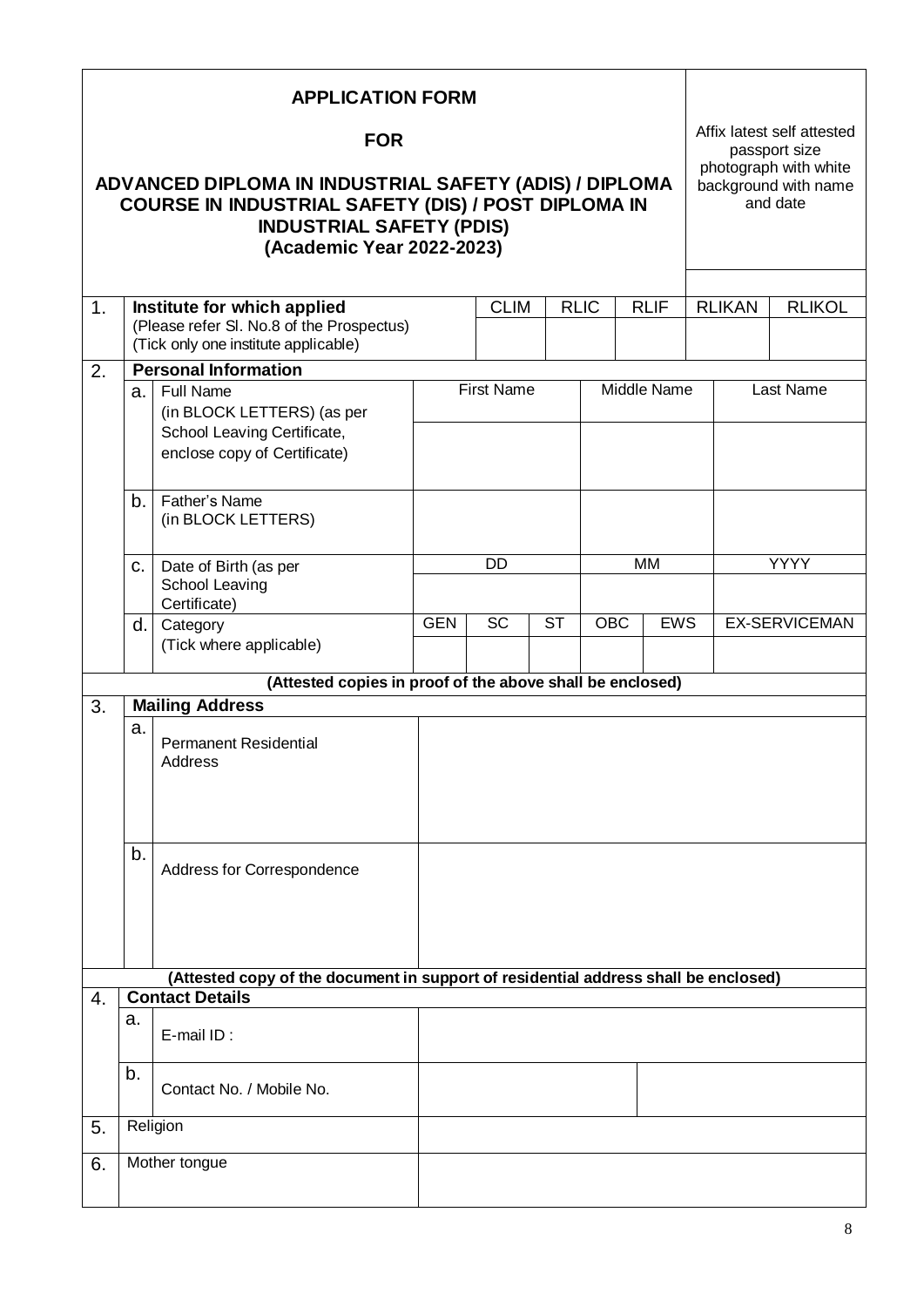| 7.                                                                                                                                                                                                                                                                         |  | <b>Educational Details</b>                                                                        |                                                            |                                    |                                                    |                                |                           |                               |                                                      |
|----------------------------------------------------------------------------------------------------------------------------------------------------------------------------------------------------------------------------------------------------------------------------|--|---------------------------------------------------------------------------------------------------|------------------------------------------------------------|------------------------------------|----------------------------------------------------|--------------------------------|---------------------------|-------------------------------|------------------------------------------------------|
| Details of Educational qualifications (From Secondary School onwards. Enclose copies of Certificates<br>a.<br>only) Note: Documents such as Mark-sheets, Certificates of Training Programme, Workshops,<br>Short-term Courses (less than 6 months) should not be attached. |  |                                                                                                   |                                                            |                                    |                                                    |                                |                           |                               |                                                      |
|                                                                                                                                                                                                                                                                            |  | Name of the<br>Examinations<br>passed                                                             | Name and<br>Address of<br>School/<br>College/<br>Institute | Year of<br>passing<br>with<br>date | <b>Marks</b><br>Obtained<br>Out of &<br>Percentage | Class/<br>Division<br>Obtained | No.<br>of<br>Atte<br>mpts | Main and<br>Other<br>subjects | Full<br>Time/<br>Part<br>Time/<br>Correspo<br>ndence |
|                                                                                                                                                                                                                                                                            |  | Matriculation<br>Examination                                                                      |                                                            |                                    |                                                    |                                |                           |                               |                                                      |
|                                                                                                                                                                                                                                                                            |  | Higher<br>Secondary<br>Certificate<br>Examination                                                 |                                                            |                                    |                                                    |                                |                           |                               |                                                      |
|                                                                                                                                                                                                                                                                            |  | Diploma<br>Engg./<br>B.E./B.TEC<br>HJ<br>B.Sc.(Chemi<br>stry or<br>Physics as<br>major<br>subject |                                                            |                                    |                                                    |                                |                           |                               |                                                      |
|                                                                                                                                                                                                                                                                            |  | M.E./M.TEC<br>H./M.Sc.                                                                            |                                                            |                                    |                                                    |                                |                           |                               |                                                      |
|                                                                                                                                                                                                                                                                            |  | Higher<br>Education<br>(if any)                                                                   |                                                            |                                    |                                                    |                                |                           |                               |                                                      |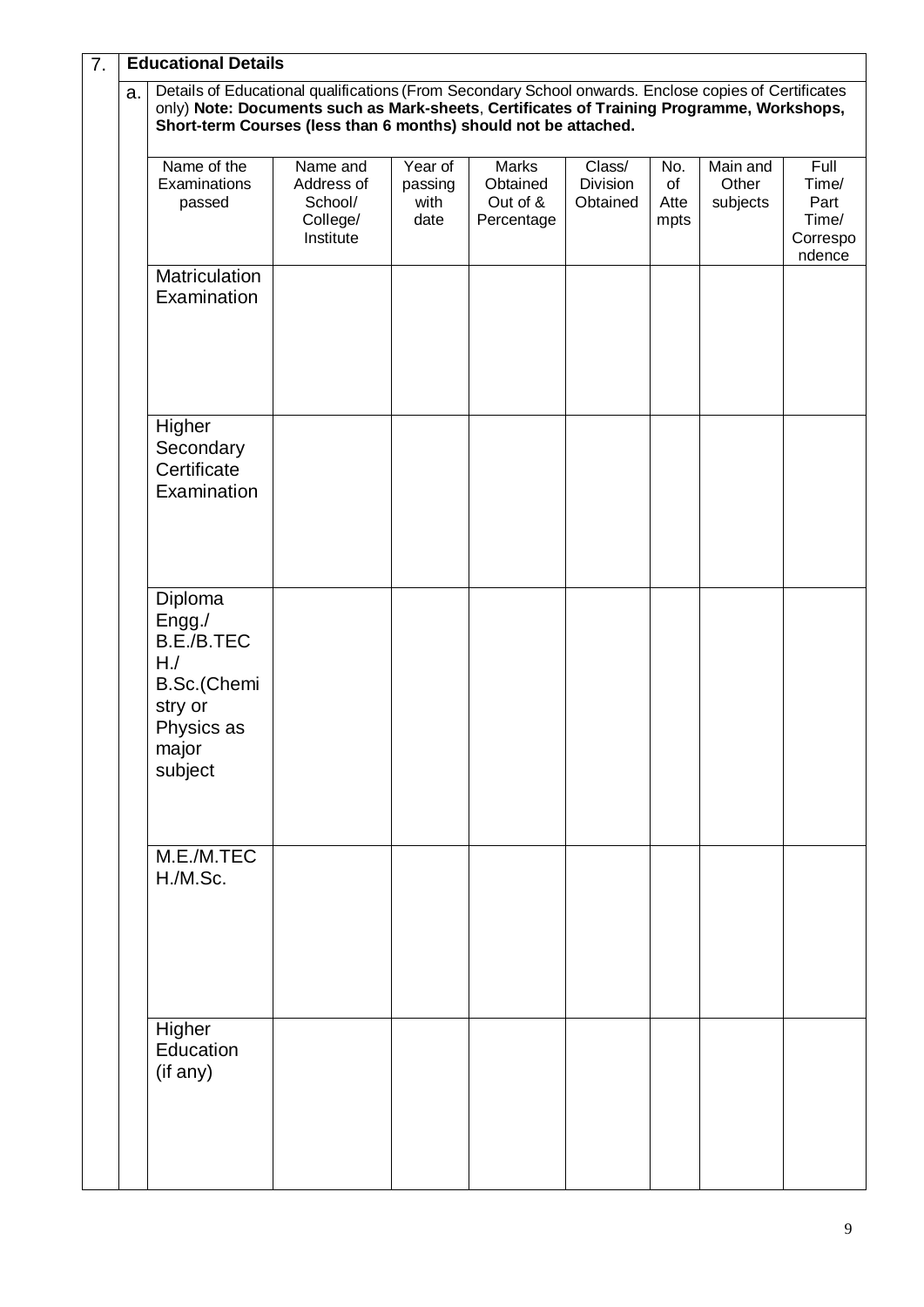|    | b. | Details of qualification in Industrial Safety or equivalent Course                                                                                                                                                               |                                 |                        |               |                                            |  |  |  |
|----|----|----------------------------------------------------------------------------------------------------------------------------------------------------------------------------------------------------------------------------------|---------------------------------|------------------------|---------------|--------------------------------------------|--|--|--|
|    |    |                                                                                                                                                                                                                                  |                                 |                        |               |                                            |  |  |  |
|    |    |                                                                                                                                                                                                                                  |                                 |                        |               |                                            |  |  |  |
|    |    |                                                                                                                                                                                                                                  |                                 |                        |               |                                            |  |  |  |
|    |    |                                                                                                                                                                                                                                  |                                 |                        |               |                                            |  |  |  |
| 8. | a. | Details of Experience after acquiring Essential Qualification : (in chronological order)<br>Note: Documents (such as Appointment Letters, Increment Certificates, Pay-slips) will not be<br>considered as Experience Certificate |                                 |                        |               |                                            |  |  |  |
|    |    | Name and<br>Address of the<br>Organization                                                                                                                                                                                       | Designation and<br>Scale of Pay | Experience in<br>Years | <b>Months</b> | Nature of Duties<br>(enclose certificates) |  |  |  |
|    |    |                                                                                                                                                                                                                                  |                                 |                        |               |                                            |  |  |  |
|    |    |                                                                                                                                                                                                                                  |                                 |                        |               |                                            |  |  |  |
|    |    |                                                                                                                                                                                                                                  |                                 |                        |               |                                            |  |  |  |
|    |    |                                                                                                                                                                                                                                  |                                 |                        |               |                                            |  |  |  |
|    |    |                                                                                                                                                                                                                                  |                                 |                        |               |                                            |  |  |  |
|    |    |                                                                                                                                                                                                                                  |                                 |                        |               |                                            |  |  |  |
|    |    |                                                                                                                                                                                                                                  |                                 |                        |               |                                            |  |  |  |
|    |    |                                                                                                                                                                                                                                  |                                 |                        |               |                                            |  |  |  |
|    |    |                                                                                                                                                                                                                                  |                                 |                        |               |                                            |  |  |  |
|    |    |                                                                                                                                                                                                                                  |                                 |                        |               |                                            |  |  |  |
|    |    |                                                                                                                                                                                                                                  |                                 |                        |               |                                            |  |  |  |
|    |    |                                                                                                                                                                                                                                  |                                 |                        |               |                                            |  |  |  |
|    |    |                                                                                                                                                                                                                                  |                                 |                        |               |                                            |  |  |  |
|    |    |                                                                                                                                                                                                                                  |                                 |                        |               |                                            |  |  |  |
|    |    |                                                                                                                                                                                                                                  |                                 |                        |               |                                            |  |  |  |
|    |    |                                                                                                                                                                                                                                  |                                 |                        |               |                                            |  |  |  |
|    |    |                                                                                                                                                                                                                                  |                                 |                        |               |                                            |  |  |  |
|    |    |                                                                                                                                                                                                                                  | <b>Total Experience</b>         |                        |               |                                            |  |  |  |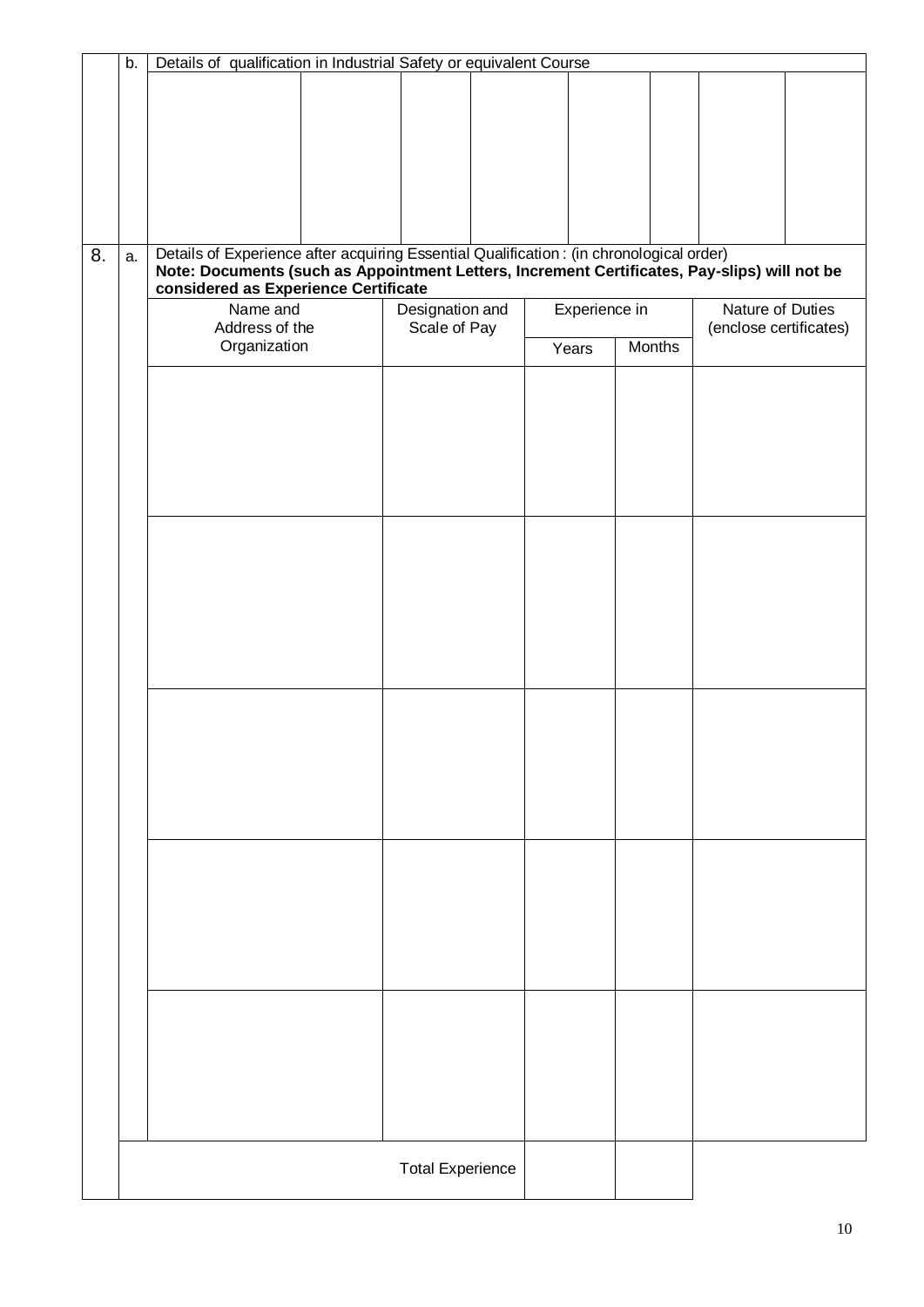|      | b.                                                                                                                                                                                                                                                                                                    | Total Experience in Supervisory capacity alone (after acquiring essential<br>qualification). Please attach Xerox copy of the certificate for supervisory<br>capacity experience in detail issued by your employer(s) |  |                                                                                                                                                                   |                                                     | Years | Months |  |
|------|-------------------------------------------------------------------------------------------------------------------------------------------------------------------------------------------------------------------------------------------------------------------------------------------------------|----------------------------------------------------------------------------------------------------------------------------------------------------------------------------------------------------------------------|--|-------------------------------------------------------------------------------------------------------------------------------------------------------------------|-----------------------------------------------------|-------|--------|--|
| 9.   |                                                                                                                                                                                                                                                                                                       |                                                                                                                                                                                                                      |  | In case of emergency, name, address and other details of<br>the parent / guardian to be contacted including telephone<br>No., mobile No., fax no., Email id, etc. |                                                     |       |        |  |
| 10.1 | Has the candidate applied for the ADIS/DIS/PDIS<br>a.<br>: Course at CLI, Mumbai, RLI - Chennai, Faridabad,<br>Kanpur or Kolkata during the previous years<br>If yes, give details.                                                                                                                   |                                                                                                                                                                                                                      |  |                                                                                                                                                                   |                                                     |       |        |  |
|      | b.<br>Whether the candidate has been selected earlier and<br>not attended the course. If any, state reasons for the<br>same.                                                                                                                                                                          |                                                                                                                                                                                                                      |  |                                                                                                                                                                   |                                                     |       |        |  |
| 11.  |                                                                                                                                                                                                                                                                                                       |                                                                                                                                                                                                                      |  | required or not (No separate hostel for women)                                                                                                                    | Hostel accommodation (on sharing basis) Say whether |       |        |  |
| 12.  | Are you sponsored?<br>If yes, provide the certificate from a registered factory<br>under the Factories Act, 1948 or registered construction<br>site under BOCW Act & Rules or registered under Major<br>Ports Act, on the Letter head of the Sponsoring<br>organization as per the specimen enclosed. |                                                                                                                                                                                                                      |  |                                                                                                                                                                   |                                                     |       |        |  |
| 13.  | Extra-curricular activities, if any                                                                                                                                                                                                                                                                   |                                                                                                                                                                                                                      |  |                                                                                                                                                                   |                                                     |       |        |  |
|      | 14. Any other related information the applicant desires to give                                                                                                                                                                                                                                       |                                                                                                                                                                                                                      |  |                                                                                                                                                                   |                                                     |       |        |  |
|      | Place<br>Signature of the applicant                                                                                                                                                                                                                                                                   |                                                                                                                                                                                                                      |  |                                                                                                                                                                   |                                                     |       |        |  |
|      | Date<br>Name of the applicant                                                                                                                                                                                                                                                                         |                                                                                                                                                                                                                      |  |                                                                                                                                                                   |                                                     |       |        |  |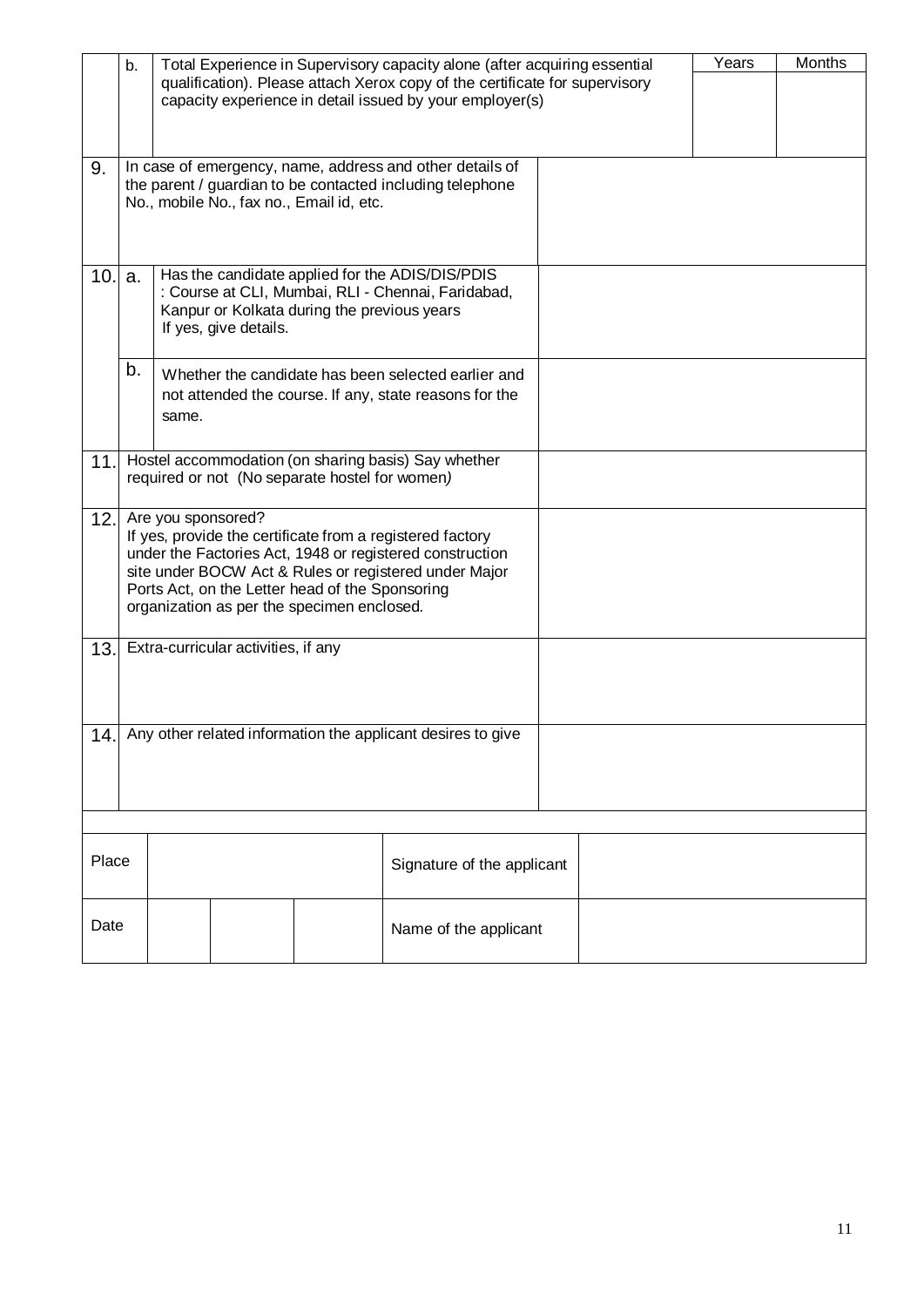## **DECLARATION BY THE CANDIDATE**

I,………………………………………………………………….………………, S/o or D/o……………………………………………………………… hereby declare that the information furnished in the application is true and correct to the best of my knowledge and belief and that no material information has been suppressed by me. I also understand that I stand to be disqualified from being admitted to the Course or from continuance in the Course, in the event of any information being found incorrect.

- 2. While pursuing the one year DIS/PDIS/ADIS conducted at Central Labour Institute, Mumbai and Regional Labour Institutes at Chennai, Faridabad, Kanpur and Kolkata, if found involved in any misconduct/misbehaviour during the study period, I will abide by the decision taken by the Principal of the Course including dismissal from the Course.
- 3. I undertake to produce all the Original Certificates, Testimonials, etc. regarding my Educational Qualification, Experience, etc., at the time of interview without fail and nonproducing of these documents during interview will disqualify me to appear in the interview as well as in the selection process.

……………………………………… Signature & Name of the Candidate

Place:

Date: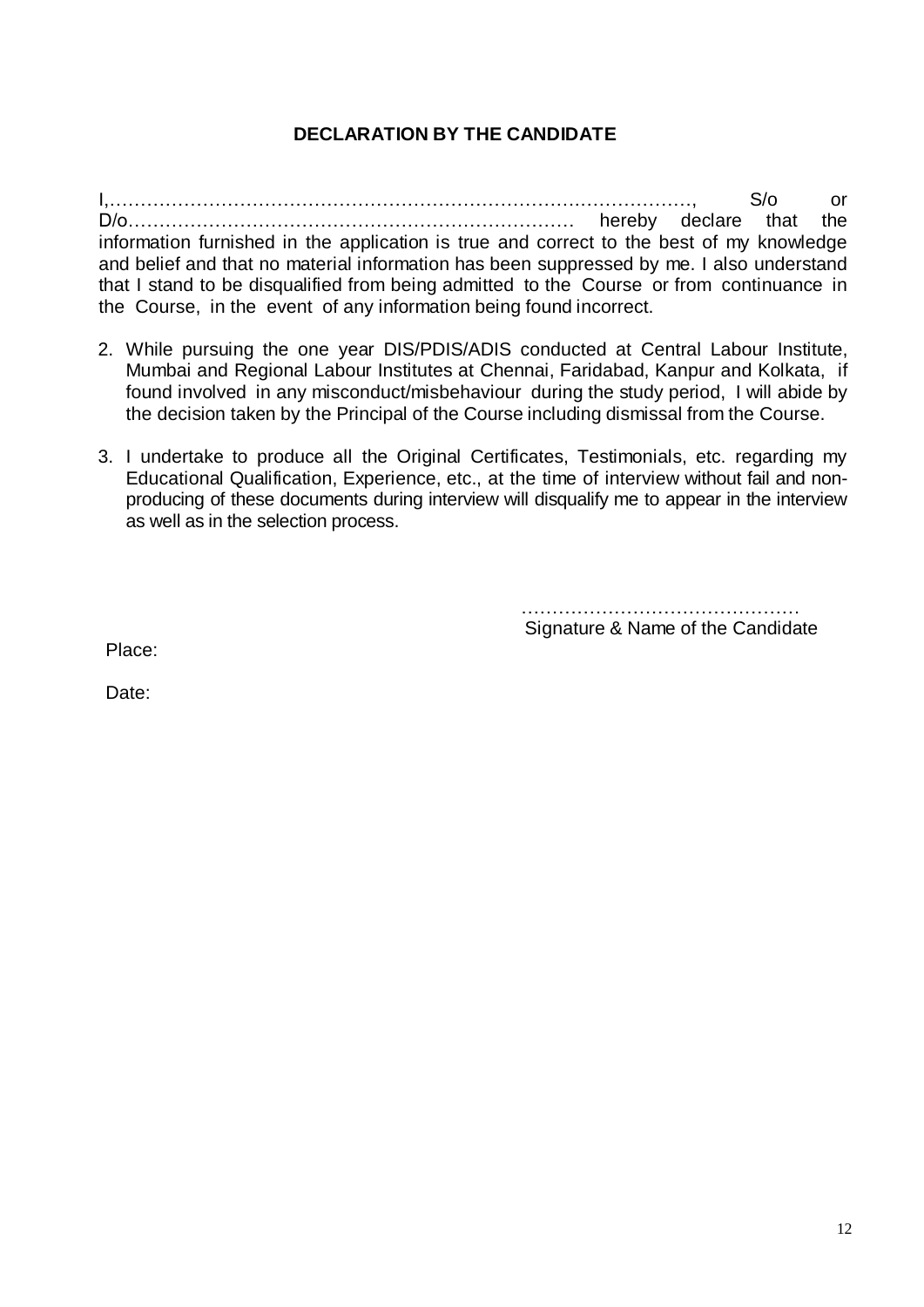### **CERTIFICATE BY SPONSORING AUTHORITY**

**(**On company letterhead**)**

(Only for the period of work performed at the sponsoring organization)

Shri/Smt/Ms..……………………………………………………… of this Organization is hereby sponsored and nominated to attend the Diploma Course in "Industrial Safety" during the Academic Year 2022-2023. The duly filled in Application has been verified, found correct and is forwarded herewith. He fulfills the Eligibility criteria. **It is certified that the applicant will not be engaged for any duties in our industry till the course completion.** He will be granted full Pay & Allowances & other expenses if selected to the course for the entire period.

Shri/Smt/Ms.…………………………………………………..is working in this organization with effect from……………………………and his total supervisory experience as on **31.05.2022** is…………Years…….months as detailed below. This is a supervisory grade in this organization.

| SI.<br>No.       | Experience in                                                      | Years Month | Designation during the<br>period |
|------------------|--------------------------------------------------------------------|-------------|----------------------------------|
| 1.               | Manufacturing                                                      |             |                                  |
| 2.               | Maintenance                                                        |             |                                  |
| 3.               | Safety Department in the<br>Industry                               |             |                                  |
| $\overline{4}$ . | Research, training, education in the field<br>of Industrial Safety |             |                                  |
| 5.               | Government dept in administration<br>of any safety legislation     |             |                                  |
| 6.               | Building and other construction<br>works / construction industry   |             |                                  |
| 7.               | Department of Port / Docks                                         |             |                                  |

The Registration / License No. of the Factory / Construction Site / Major Port is ………………………………………. and issued by the office of the ………………………………………………………………………………………………… (copy of the license issued by the competent authority shall be enclosed).

> Signature & Name of the duly authorized Competent Sponsoring Authority

Place: Date:

|                     | Name & Designation:          |                                                   |  |  |  |
|---------------------|------------------------------|---------------------------------------------------|--|--|--|
|                     | Address of the organization: |                                                   |  |  |  |
|                     | Telephone No.                |                                                   |  |  |  |
|                     | Fax No.                      |                                                   |  |  |  |
|                     | Email                        |                                                   |  |  |  |
|                     | Local (office address):      |                                                   |  |  |  |
|                     | With Telephone No. if any    |                                                   |  |  |  |
| (Organization Seal) | License No.                  |                                                   |  |  |  |
|                     |                              | Name and address of the License issuing Authority |  |  |  |

\**Note:* 

*1. This Certificate will be issued by the employer for the period of working of the candidate in his organization only.* 

*2. Certificate by sponsoring authority will not be considered, if the format is changed.*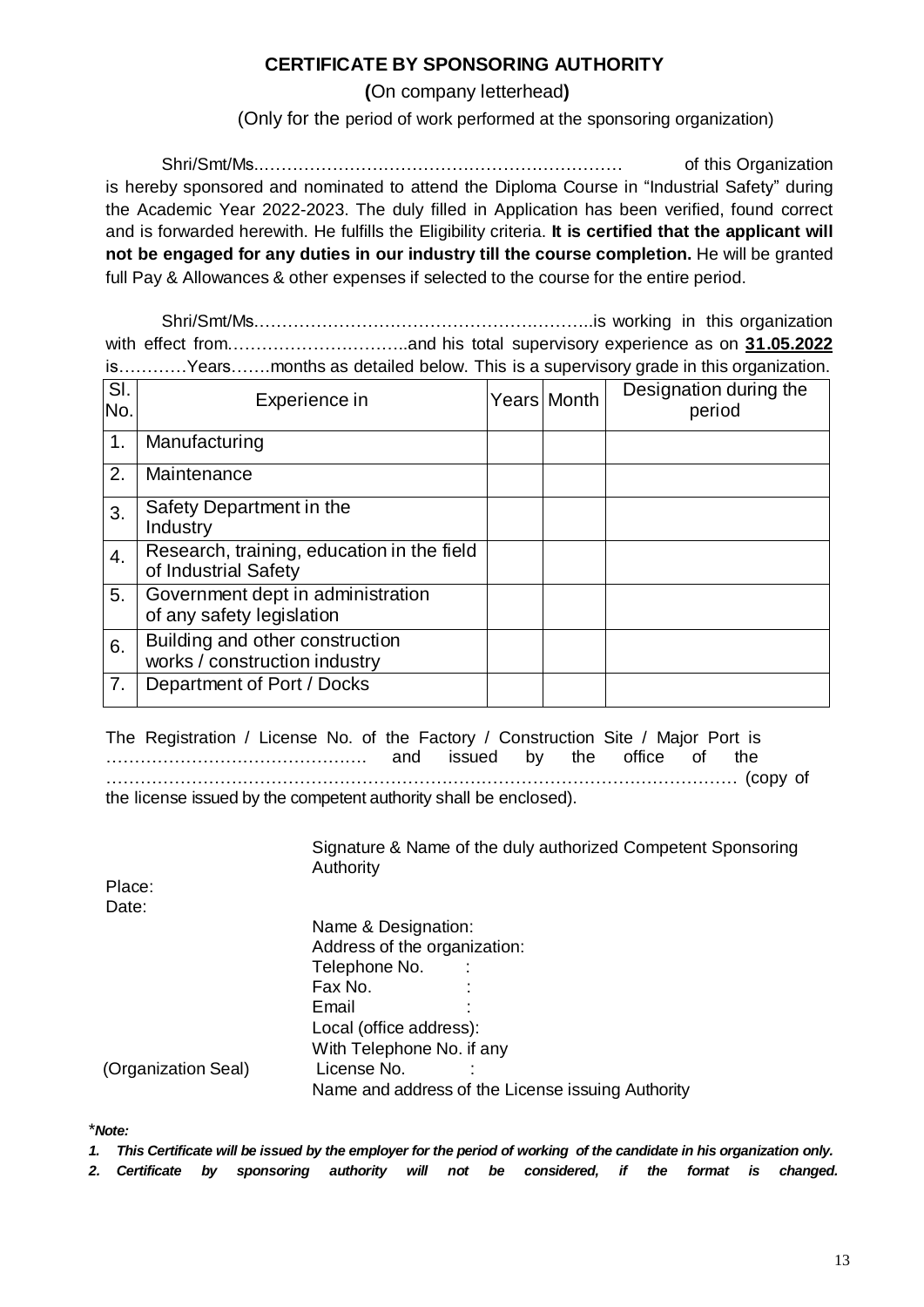### **UNDERTAKING BY THE SPONSORING ORGANISATION (On Company Letter head)**

I/We hereby undertake that our employee Shri/ Smt./ Ms…………………….………………………………………S/O/D/O………………………… Working as  $a_1, a_2, a_3, a_4, a_5, a_6, a_7, a_8, a_9, a_1, a_2, a_3, a_4, a_5, a_6, a_7, a_8, a_9, a_1, a_2, a_3, a_4, a_5, a_6, a_7, a_8, a_9, a_1, a_2, a_3, a_4, a_5, a_6, a_7, a_8, a_9, a_1, a_2, a_3, a_4, a_5, a_6, a_7, a_8, a_9, a_1, a_2, a_3, a_4, a_5, a_6, a_7, a$ pursuing the one DIS/PDIS/ADIS conducted at Central Labour Institute, Mumbai and Regional Labour Institutes at Chennai, Faridabad, Kanpur and Kolkata, if found involved in any misconduct / misbehaviour during the study period, I/we will abide by the decision taken by the Principal of the course including dismissal from the Course.

> Name and Signature of the Competent Authority of the Sponsoring Organisation with seal

Place:

Date: